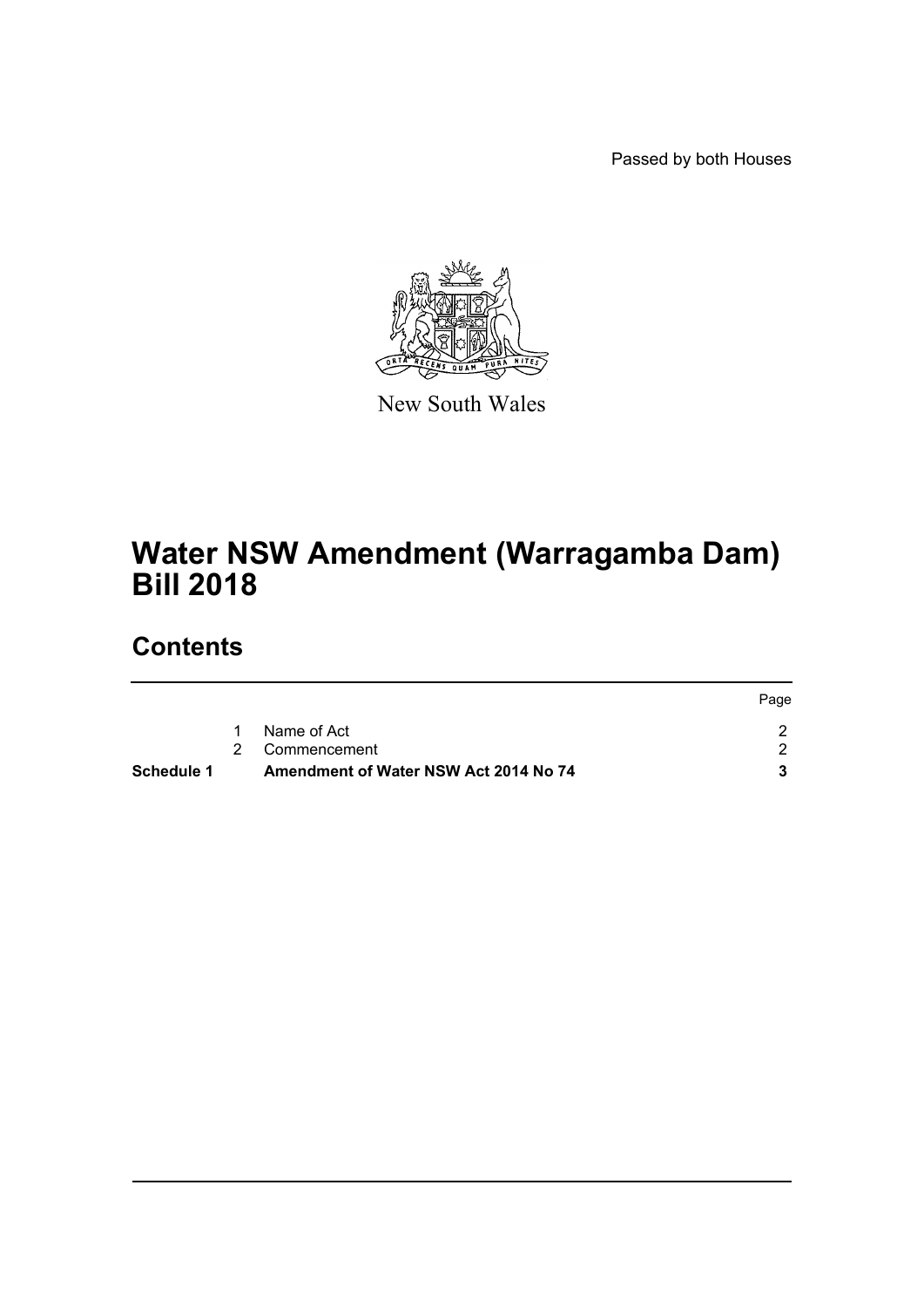*I certify that this PUBLIC BILL, which originated in the LEGISLATIVE COUNCIL, has finally passed the LEGISLATIVE COUNCIL and the LEGISLATIVE ASSEMBLY of NEW SOUTH WALES.*

*Legislative Council 2018* *Clerk of the Parliaments*

New South Wales

# **Water NSW Amendment (Warragamba Dam) Bill 2018**

Act No , 2018

An Act to amend the *Water NSW Act 2014* to make provision with respect to the temporary inundation of national park land resulting from the raising of the wall of Warragamba Dam and the operation of the dam for downstream flood mitigation purposes.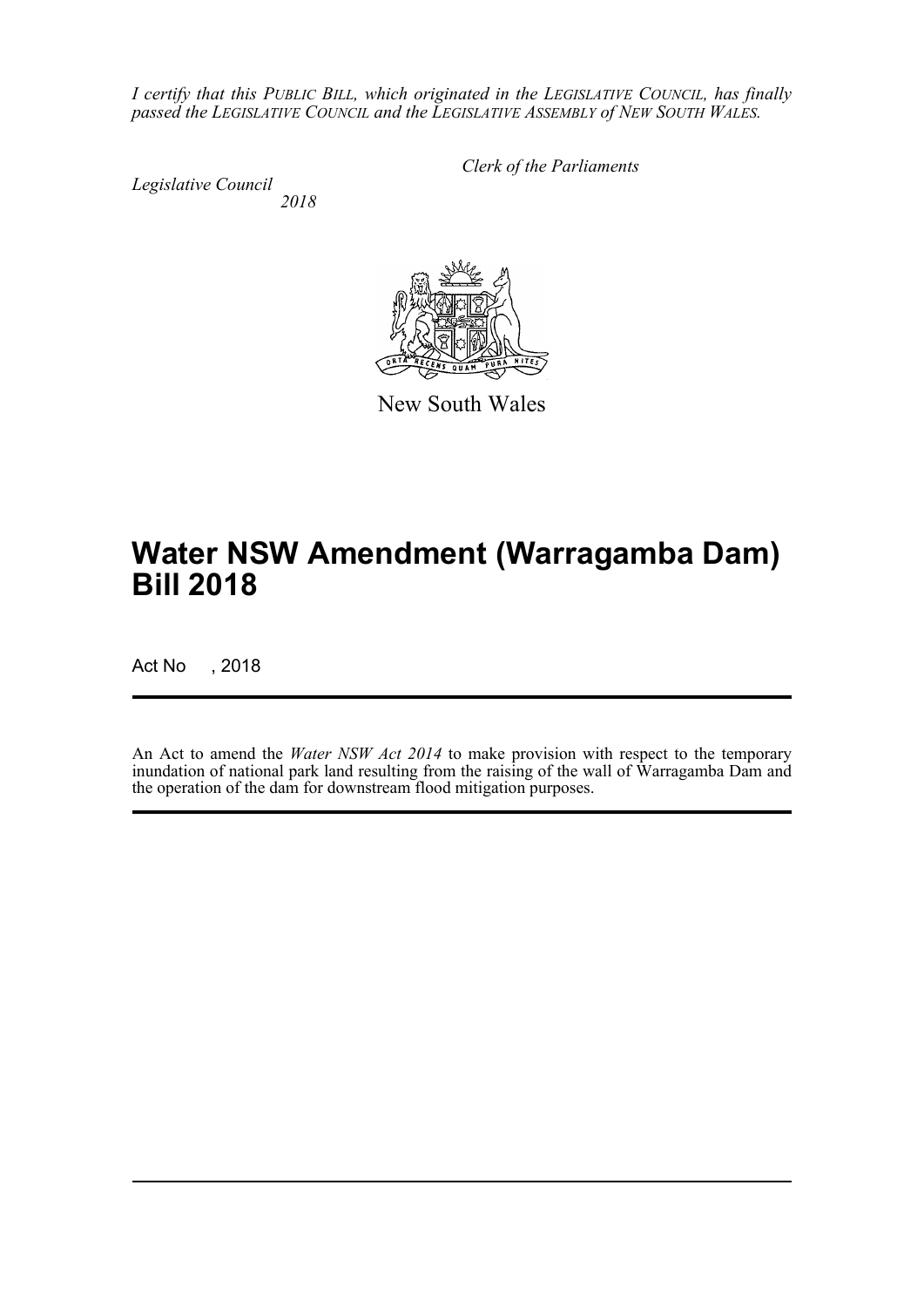## <span id="page-2-0"></span>**The Legislature of New South Wales enacts:**

## **1 Name of Act**

This Act is the *Water NSW Amendment (Warragamba Dam) Act 2018*.

## <span id="page-2-1"></span>**2 Commencement**

This Act commences on the date of assent to this Act.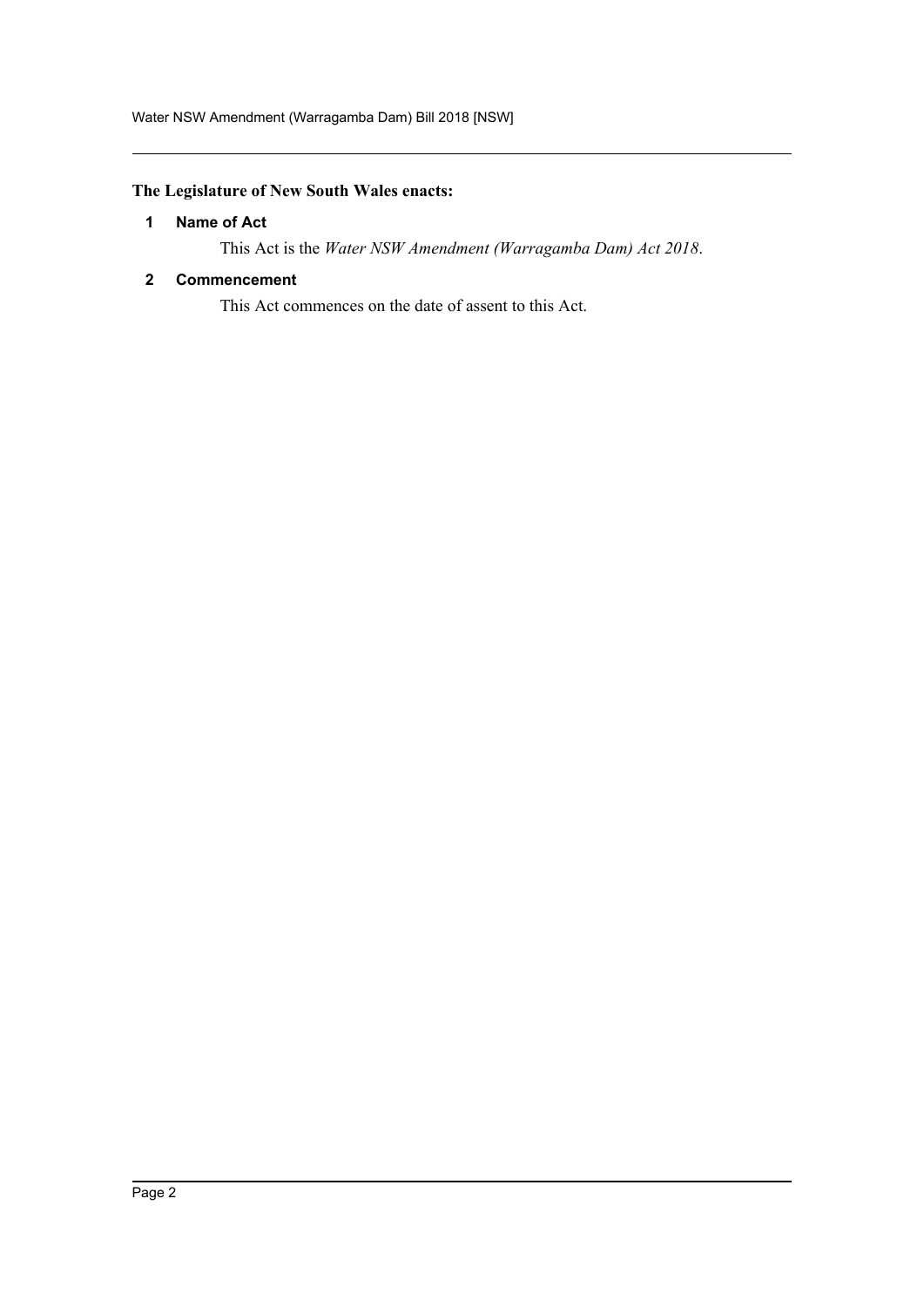# <span id="page-3-0"></span>**Schedule 1 Amendment of Water NSW Act 2014 No 74**

### **Part 5A**

Insert after Part 5:

# **Part 5A Special provisions relating to Warragamba Dam**

### **64A Definitions**

In this Part:

*approved EMP* means an environmental management plan approved for the time being under section 64C.

draft EMP means an environmental management plan prepared by Water NSW for approval under this Part.

*national park land* means any land reserved or dedicated under the NPW Act. *NPW Act* means the *National Parks and Wildlife Act 1974*.

*NPW Minister* means the Minister administering the NPW Act.

*Planning Act* means the *Environmental Planning and Assessment Act 1979*.

*Warragamba Dam project* means development that is approved to be carried out under the Planning Act:

- (a) to raise the wall of Warragamba Dam, and
- (b) to operate the dam,

for the purposes of facilitating flood mitigation downstream of the dam.

### **64B Temporary inundation of national park land**

(1) A lease, licence, easement or right of way under the NPW Act is not required for or in respect of the temporary inundation of national park land resulting from the Warragamba Dam project.

**Note.** Accordingly, the prohibition under section 153B of the NPW Act on the NPW Minister granting a lease, licence, easement or right of way for the purposes of enabling the temporary inundation of the land concerned does not apply.

- (2) The temporary inundation of national park land resulting from the Warragamba Dam project is not subject to any plan of management under the NPW Act.
- (3) This section applies in relation to the temporary inundation of national park land resulting from the Warragamba Dam project only if an approved EMP is in force.
- (4) This section has effect despite any provision of the NPW Act.

### **64C Environmental management plan for temporary inundation of national park land**

- (1) Water NSW is to prepare, in consultation with the Chief Executive of the Office of Environment and Heritage, an environmental management plan relating to the temporary inundation of national park land resulting from the Warragamba Dam project.
- (2) The NPW Minister is, after the Warragamba Dam project has been approved under the Planning Act, to determine the matters that are to be addressed by a draft EMP. Those matters must not be inconsistent with the approval of the Warragamba Dam project under the Planning Act.
- (3) Water NSW is to submit a draft EMP to the NPW Minister.